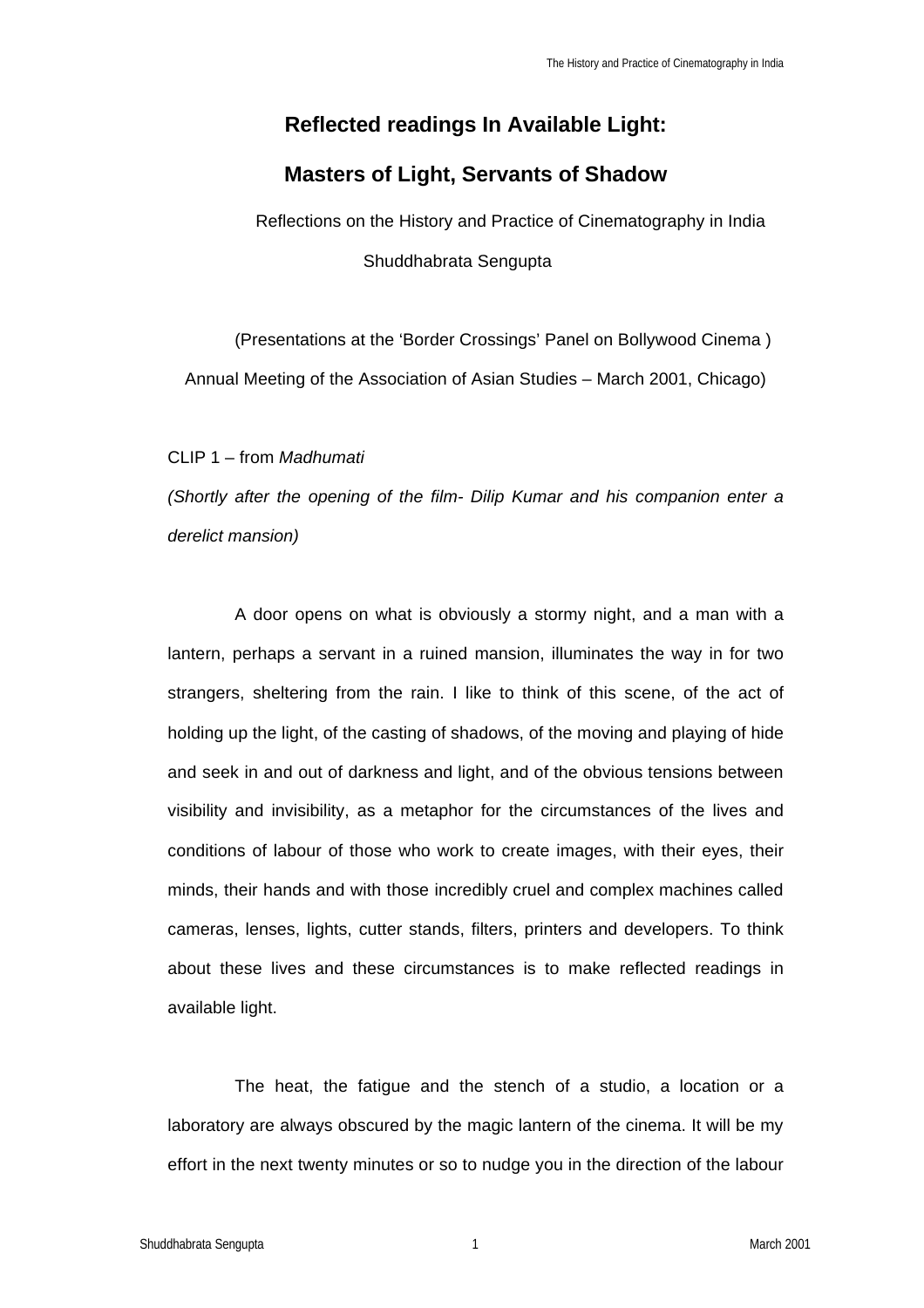in the shadows. To speak to you of the servants who come in from the shadows with the light, who are sometimes perhaps ironically called 'masters of light. I like to think of the servant with the lantern as an old forgotten cameraman, the strangers as us, the audience, and of the abandoned mansion with its missing pictures and portraits – as the decaying edifice of cinema history.

The clip you have just seen is a bad video rendition of a one of the early scenes from a black and white classic from the early nineteen fifties cinema culture that flourished in a city once known as Bombay. The people who worked on the making of this image are significant for a variety of reasons. The film is *Madhumati*. Screenplay by a young Ritwik Ghatak, later to become the troubled signature of epic melodrama in Calcutta, and responsible for some of the most arresting image making in the history of cinema in India. The direction is by Bimal Roy, pioneering cameraman with the new theatres in Calcutta, and later director, and the cameraman is Dilip Gupta. One of the great survivors of the vicissitudes of the history of cinema in India.

The only time that I have met Dilip Gupta was not far from his ninetieth birthday, in the summer of 1997 in a small apartment in suburban Mumbai, in the course of a series of interviews with cinematographers that my colleagues, Jeebesh Bagchi and Monica Narula of the Raqs Media Collective, Delhi and C.K. Muralidharan, of the Cinematographers Combine, Bombay did while working on our research project on the "History and Practice of Cinematography in India" with a grant from the India Foundation of Arts. This project is now at its closure, and in the last four years the story that we have unearthed through more than twenty interviews with veteran and working cinematographers is one of amnesia and delayed remembrance, of fading prints and damaged negatives, of archives that collect absences, of a sudden rush to buy the television rights to old classics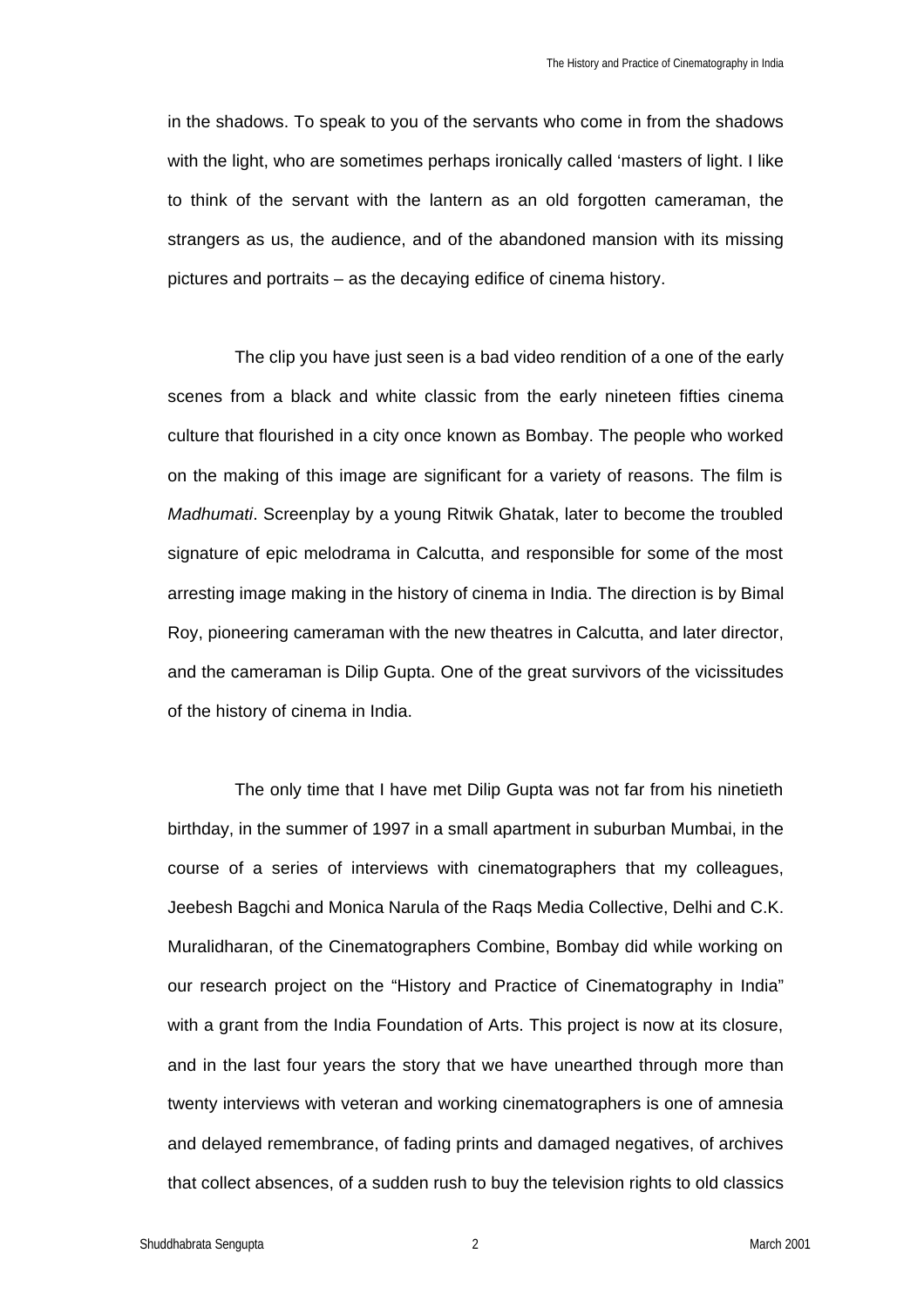when it became clear that the monster of television needed to feed off retro chic and nostalgia, of cameramen who created images of astounding beauty and were forgotten when it came to authorial recognition and of ritual obeisance to the hoary tradition of Indian cinema coupled with a studied neglect of the living history of practitioners and technicians.

Let us take the case of Dilip Gupta himself, who began his career as a cameraman in 1927 in silent cinema. Lived, worked and trained in Hollywood, worked for long on trick films at Walt Disney studios and then came back to India to join a burgeoning cinema industry. In the 1920s and 30s to talk about Bombay or even Hindi Cinema is premature, the production base of Cinema is pan-sub continental with studios creating work for a south Asian as well as a larger central Asian, east Asian, African and Caribbean market. Cinema in India has had a global reach and market form its very inception. This diversity of markets and audiences is echoed in a cosmopolitan workforce, with cameramen, technicians, actors and actresses and directors form All over undivided India (but with a preponderance of Bengalis, Punjabis, Parsis, Tamils, Maharashtrians and Malyalis) but also from parts of Iran, Sri Lanka, Burma, Germany, Italy, Britain and America – all working in a transient migratory mass between the major production centres of Calcutta, Bombay, Pune and Lahore. Particularly in Cinematography, German and American technicians (say Walter Wirshcing, Emil Schunnemann or Marcus Bartley) continued to have a significant presence in Bombay cinema and Madras Cinema till the mid to late fifties. The early history of Indian cinema is full of, shall we say "Border Crossings" which brought especially, amongst technicians diverse currents in then contemporary cinema culture into intimate contact. The next clip that I am going to show you, again form *Madhumati* is perhaps significant of the hybrid influences of the film noir genre,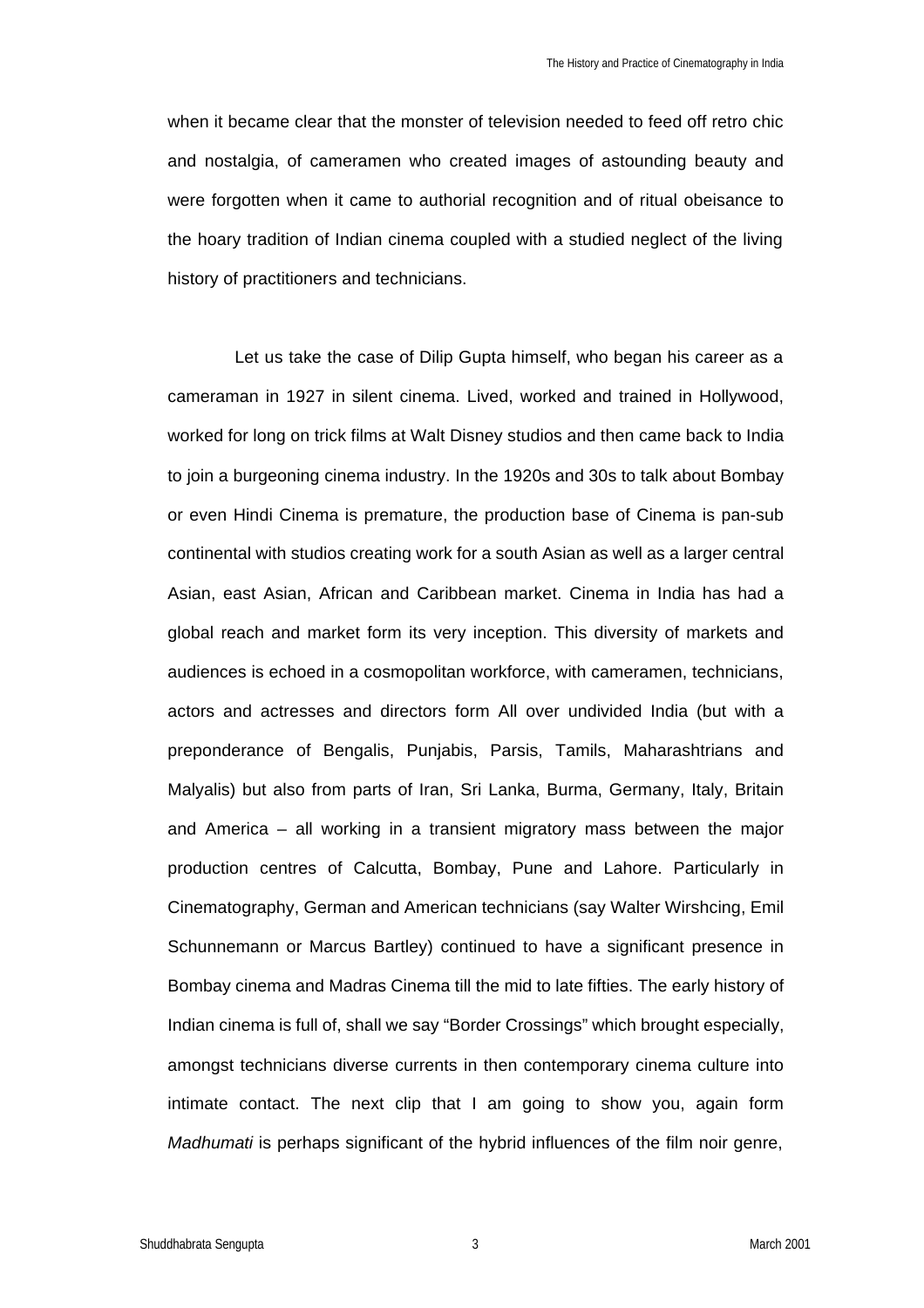by way of German expressionism that resulted in the dark almost gothic feel of his cinematography in this sequence of *Madhumati*.

#### CLIP 2 – from *Madhumati*

*(Dilip Kumar explores the mansion in candle light)*

Notice here, the attention paid to the mise en scene, the almost luxurious indulgence of candlelight. The rich black and white tones and the play with light itself. To achieve this candle light effect, to almost risk near darkness on the emulsion of the film, was not an easy task in the early nineteen fifties in India. Dilip Gupta would recount with boyish glee the delight of daring to use a practical (an actual light source) on the person of an actor. He had taken the candle stand and wired the actor 'Dilip Kumar' so that in certain key shots the actual electrical bulb concealed in the housing of the candle stand would throw an adequately candle like penumbra of light as Dilip Kumar moved about. Tremendous control with cutters and reflectors was necessary in a scene like this to avoid a multiplicity of shadows and yet manage to evoke a candle lit feeling. Yet what someone like Dilip Gupta had as an asset was the liberty and creative freedom of the heyday of silent cinema. A time when location shooting, exposures taken with low or ambient light where able to create and suggest extremely evocative cinematic possibilities. The coming of sound, like later the coming of colour, was at first a handicap, forcing the cameras back into studios, altering and restricting framing to a dull frontality so as to achieve sync sound recoding.

Yet by the time *Madhumati* is made, dubbing is viable and well established, liberating cameras and actors to move and the frame becomes once more a dynamic entity, repositioning mise en scene and film stock in black and white has again developed considerable exposure latitude, which is to say that it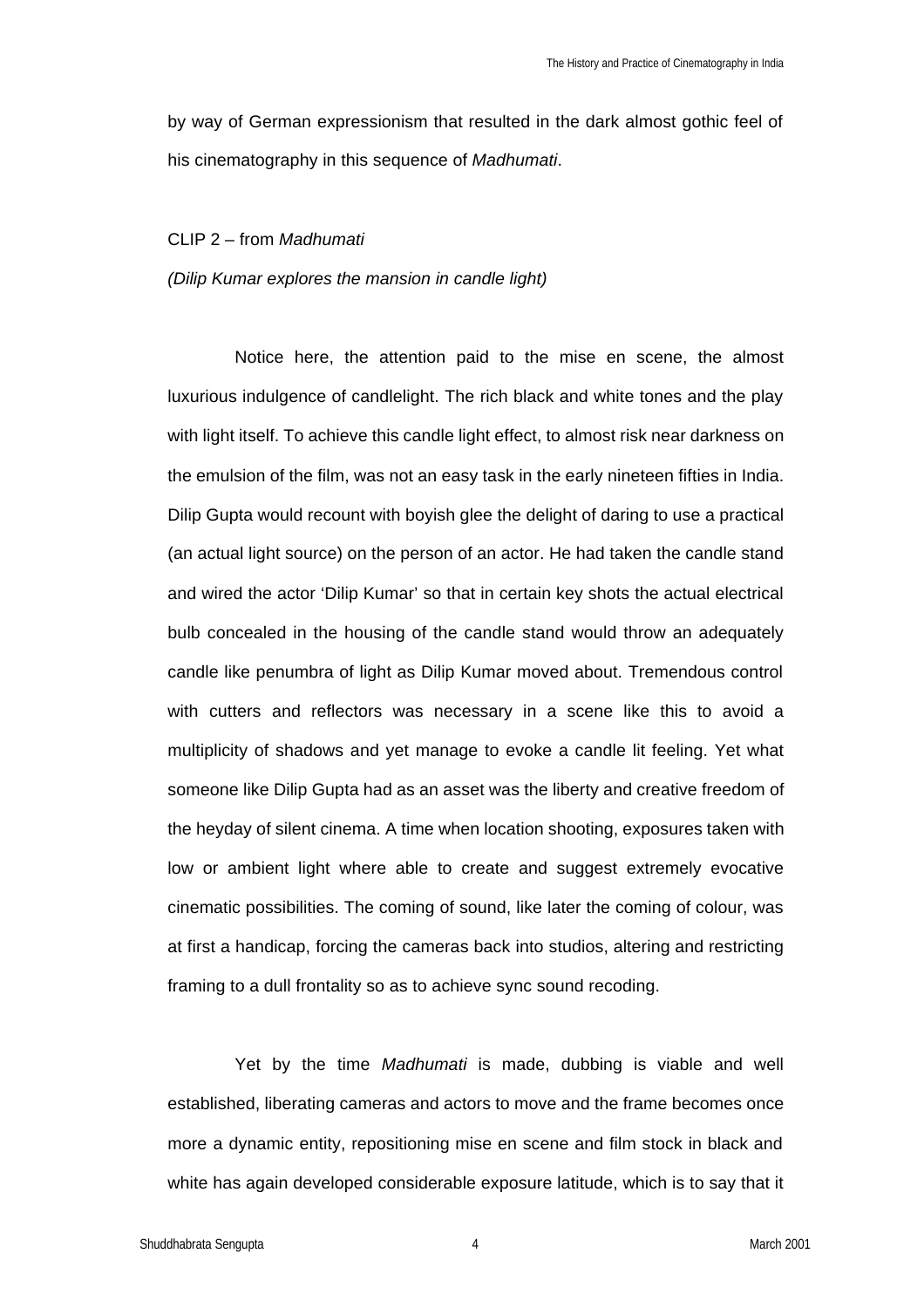now allows for a fair bit of contrast in the tonal range. This was beginning to be exploited by people like Dilip Gupta (who could return to a silent film expressionist aesthetic) and as we shall see, in the next two clips, by Guru Dutt's cameraman V.K. Murthy. Murthy saheb is – perhaps the most remarkable cameraman of his generation working in Bombay at that time. V.K. Murthy whose active mind continues to be a neglected archive of film history was a teenage runaway who came to Bombay to become a hero (a recurrent motif in Cameramen's personal biographies) and ended up being a studio hand, by sheer accident became a student at a polytechnic that happened to offer courses in cinematography along with plumbing, carpentry and cobblery, returned to work as an orchestral violinist at a Bombay studio and accidentally solves a minor technical flaw in camera loading that was vexing a group of senior assistant cinematographers.

The director of photography in that film, noticed what looked like original acumen, but which Murthy himself says was simple mechanical training from the Polytechnic days, and Murthy is taken on as an assistant. He gradually learns to work in the extremely segregated, hierarchical almost caste-ist atmosphere of the studio. The varying degrees of those who could touch which part of the camera, lens of filters being a case in the politics of untouchability of paranoiac proportions. And of constantly struggling to access rudimentary pieces of information like the aperture setting for a given shot. Let me say this in Murthy's own words – from his interview –

*"I remember that in the early days as an assistant, the very simple fact of which exposure setting we could use for a given light situation in any shot was shrouded in mystery. Cameramen would always, rotate the aperture setting ring away from the correct position after a shot, so that their assistants would never*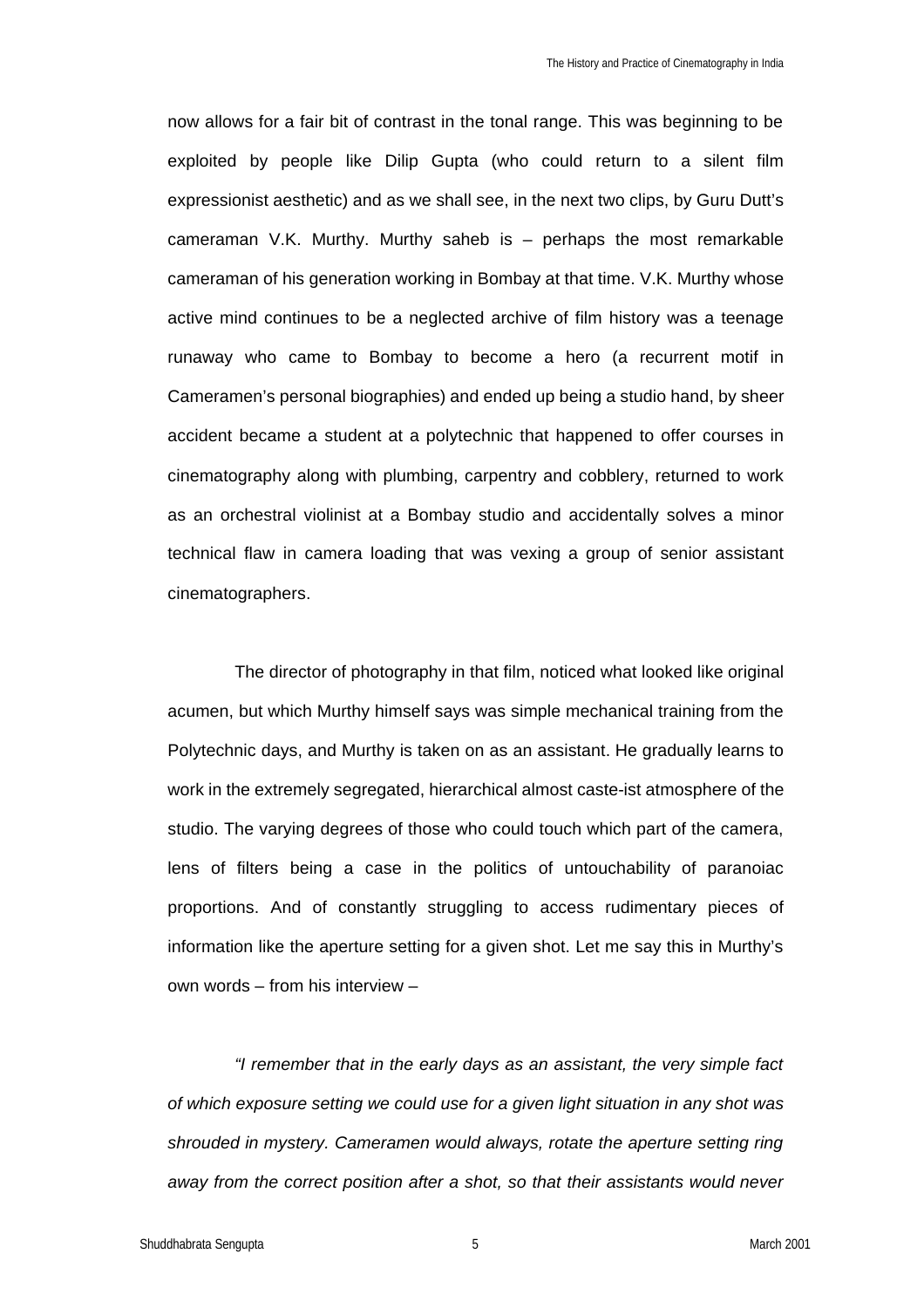*know. These were the days when most assistants were untrained apprentices, and all that lay between an apprentice and his master was the mystery of the f stop number"*

He goes on to talk about how a famous cameraman had humiliated him or coming too close to the camera…and how in an ironic and perverse play of destiny, the same cameraman had to once beg him for work, when Murty was an established professional and the one time master a man past his prime…

It was in these unlikely circumstances that a man like V.K, Murthy could work his way into the attention of a young debutante film director – Guru Dutt, both Guru Dutt and Murty represented that liminal world of transients who found the film industry an ideal refuge for their talents and personalities. Neither had formal education, nor much by the way of artistic experience, yet this pair went on to make some of the most arresting images in Indian cinema. The excerpt I am now going to show you is from *Kagaz ke Phool*. or "Paper Flowers" and I really enjoy this film because it is a film about film making itself and bestows lavish attention to the paraphernalia of a film set.

### CLIP 3 – Film Set – *Kagaz ke Phool*

*(Waheeda Rehmaan accidentally walks into the film set while shooting is on)*

This is the scene where the heroine played by Waheeda Rehman, accidentally walks into a film set and is captured on film. Guru Dutt is the moustachioed man sitting next to the camera on the crane and the cameraman is played by V Ratra, who was Guru Datt's earlier cameraman. Playing the part of the assistant, a slim, bespectacled man is V.K. Murty himself. Incidentally Murty did act as Ratra's assistant on *Baazi* and a couple of earlier Guru Dutt films that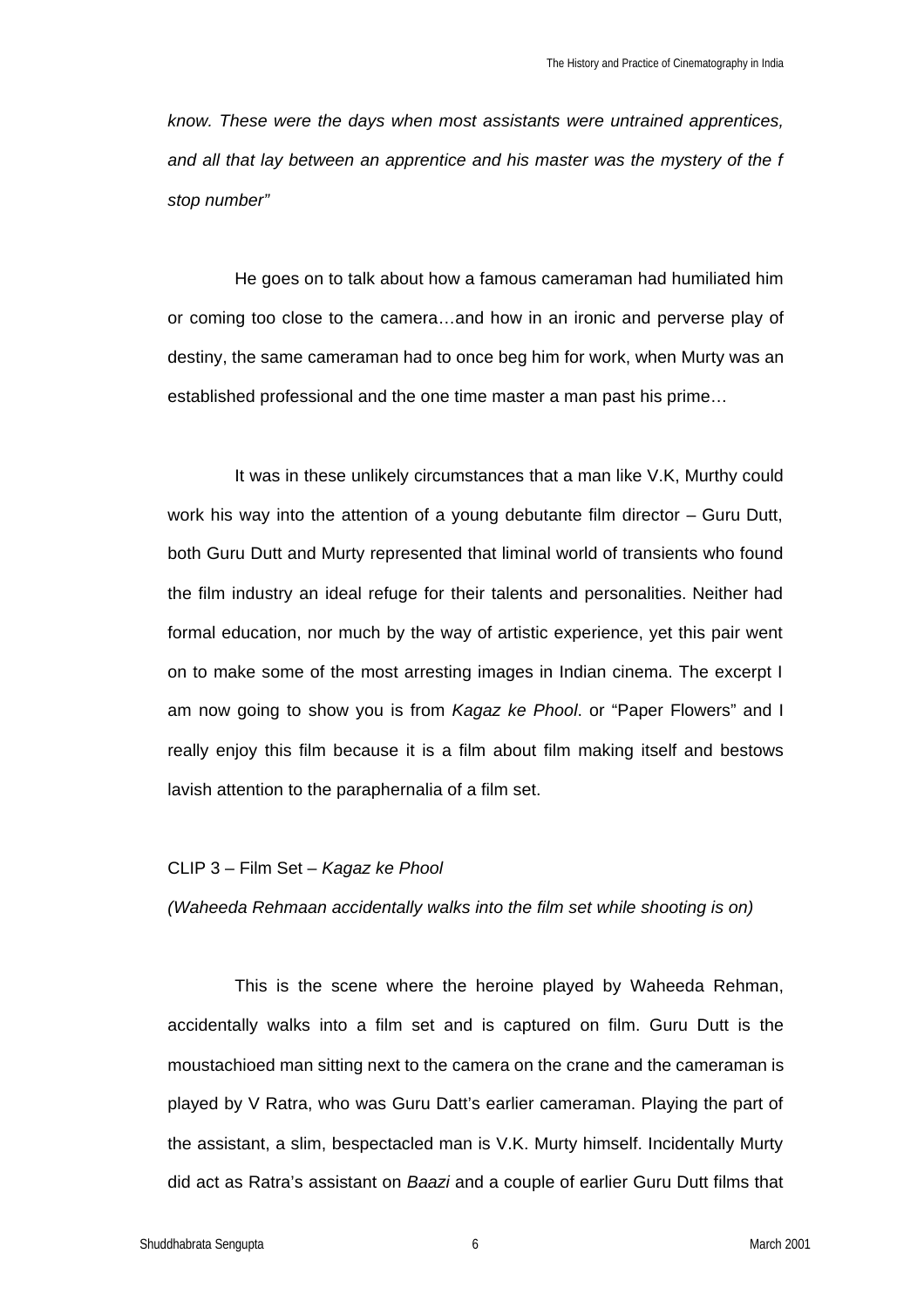were produced under the Navketan Studios banner, Dev Anand vehicles directed by Chetan Anand.

Notice here, the elaborate staging of crane shots, with heavy duty Mitchell Cameras. And the quite rare attention to the ambience of the shoot itself. Murty fondly recalles *Kaagaz ke Phool* as Guru Dutt's gift to his craft and skill. By being the first cinemascope film it was a definite technical challenge, and the nature of the narrative itself demanded a constant tussle with light in all its aspects.

#### CLIP 4: MIRROR SUNBEAM SEQUENCE *Kagaz ke Phool*

*(Waheeda Rehman and Guru Dutt meet on the studio floor, in the light of a huge sunbeam)*

Let me quote here again form an interview with V.K. Murthy where he talks about this scene:

 *"After the shooting we used to sit together and talk in the afternoon in Mahboob Studios. Sunlight used to come down through the exhaust fan high above, close to the ceiling. All the dust in the studio would catch as motes in that shaft of light. I said to Guru Dutt - isn't it beautiful. He said could you do this? I said I'll try and at that the time idea I had was to focus a giant spot light which was available at Shantaram's studio, this had a problem though, the highlight used to come but it was divergent light not parallel wave, I got that, but was not*  satisfied. One day I was sitting outside in the sun, one makeup man was playing *with a mirror, chasing reflections on a wall. I saw that and thought Damn it, that's what I need, not a spot light. So I got the carpentry department to make two big mirrors, some four feet tall. Placed them outside the studio and had sunlight*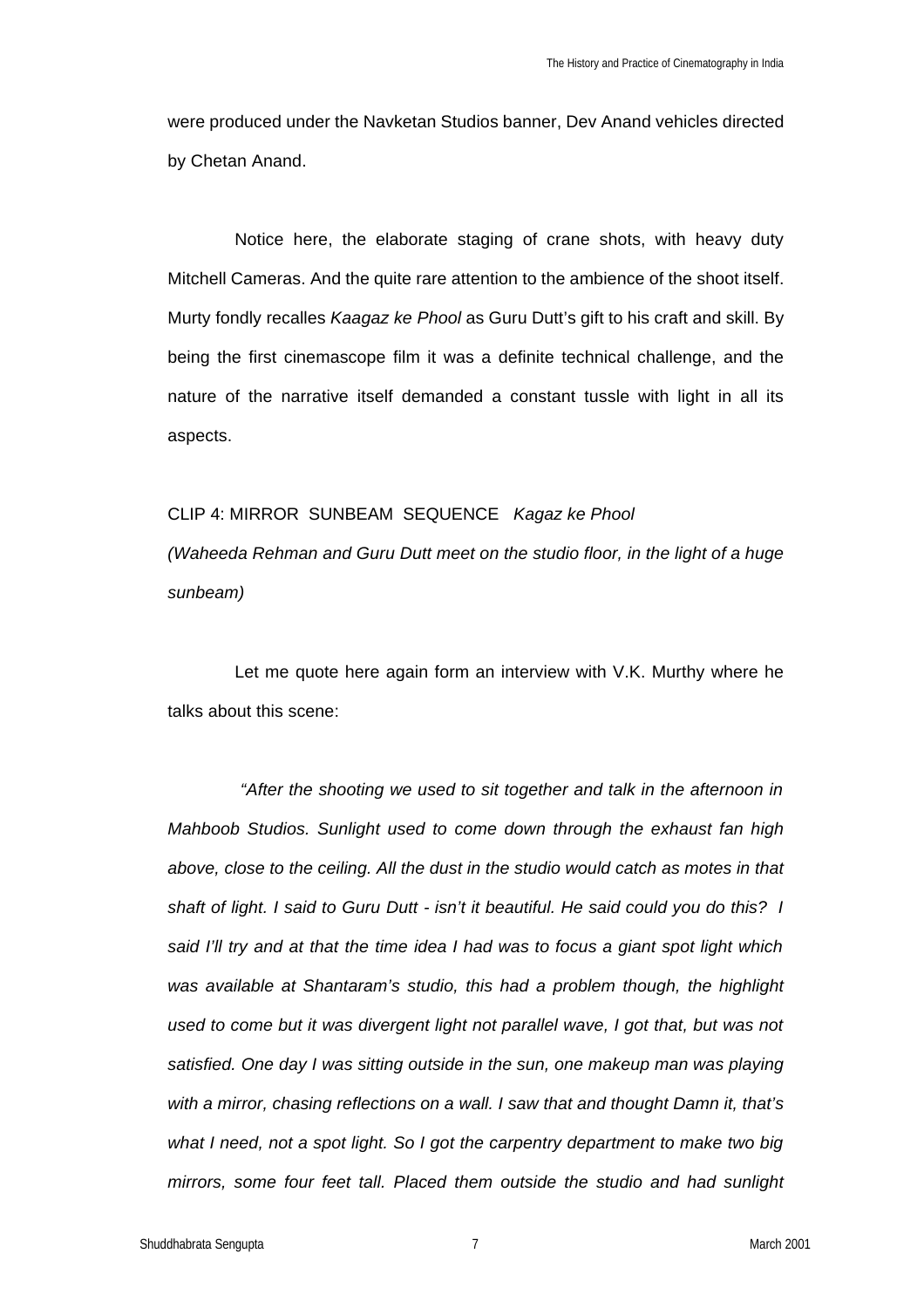*strike on them at such an angle that it would hit the exhaust fan from the outside, then another big mirror was placed on the catwalk in side the studio, and that would direct the shaft of light in a diagonal pattern straight across the studio, So we got sunlight not on location, but inside; the studio floor. It was quite something, na. Till then nobody had used sunlight inside the studio not even in Hollywood films.."*

What combination of circumstances made this moment of cinema possible? I do not think the explanation can be sought in terms of the creative geniuses of Guru Dutt or V.K. Murty.

Firstly, there is the fact of sitting after a days work and chatting and watching the light play in the afternoon. Something that could only be possible between two people who were full time employees in an old-fashioned film studio.

Secondly there was the possibility of trying things out, and of legitimate dissatisfaction with the results – not something that you can do in a film that needs to be canned in less time than it takes to do clap a clapperboard.

Thirdly there is the existence of a regular carpentry department and artisans with a relationship of trust with each other, who make not only big made to order mirrors if need be but also go on to make later, parabolic reflectors, from Murty's design (something he later finds patented, advertised and sold on the pages of the American Cinematographer magazine).

All these were possible in a regime where films were made out of studios by a team of collaborators. Where actors, directors, technicians and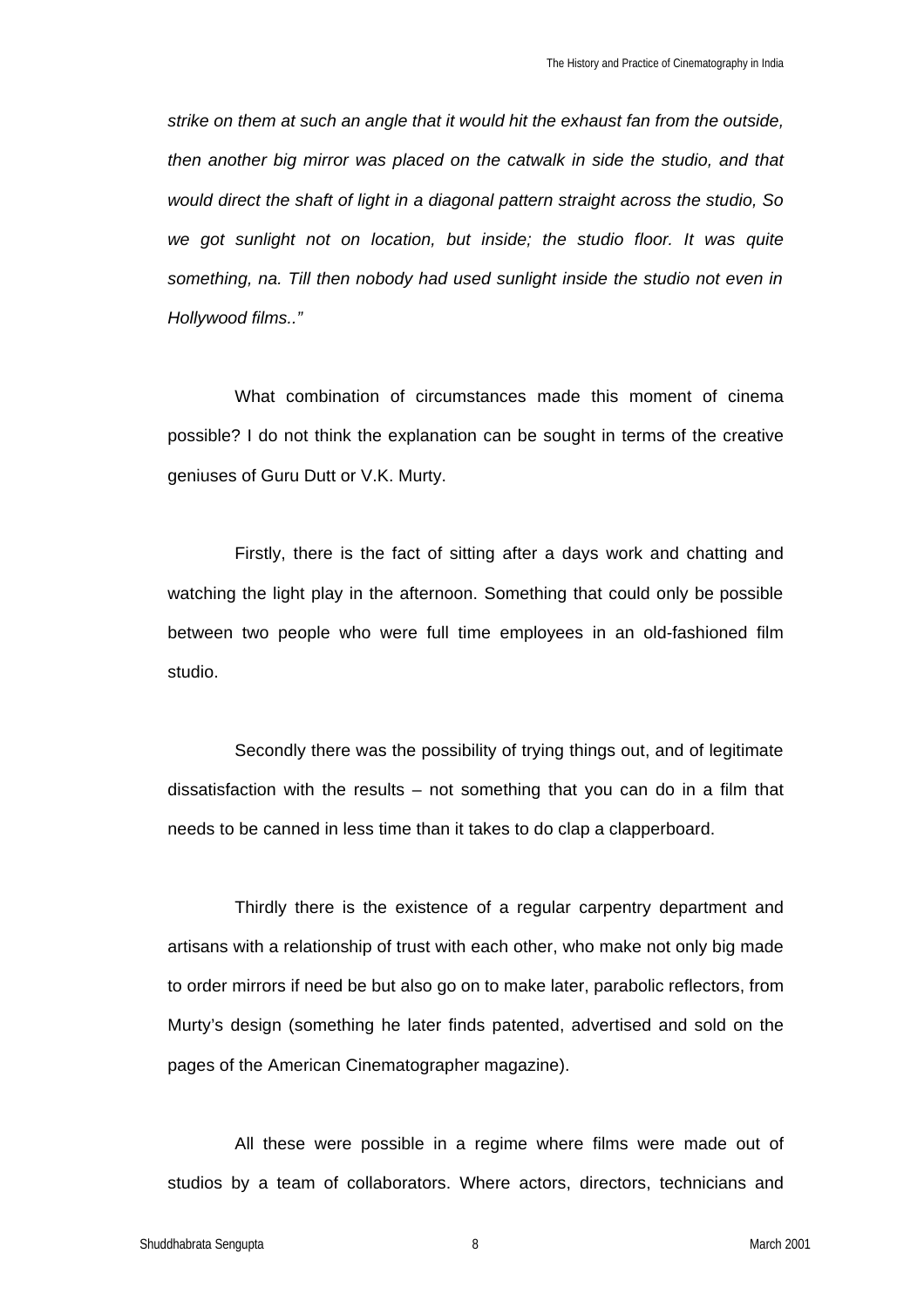production staff were part of an integrated unit, know one another and had a modicum of respect for each other's professional skills and had the time to spend with each other on a regular basis. As the studio system collapsed and films became vehicles for stars, the importance of the team diminished. A cameraman's worth became measured by whether or not he could enhance a top heroines profile, not by his innate skill or willingness to work with others to create a new kind of image. Of course along with this came new slow speed colour film, which initially had low exposure latitudes, poor contrast ratios, and forced a retreat back to conventional lighting and framing, just as a two decades earlier, sound had forced another retreat in the development of the visual possibilities of cinema.

Films from the early sixties onwards had a dull, plastic, disembodied look. Guru Dutt virtually killed himself – just as is persona had done in *Kaagaz ke Phool* and Murty was left – without Guru Dutt films or Guru Dutt himself to provide a scaffold for his creativity. In his advancing years, he became an efficient cameraman of lacklustre films, that neither had the intense luminosity nor the rich darkness of the best films of the nineteen fifties.

A brief new shimmer of light came when Satyajit Ray's pioneering cameraman Subroto Mitra came to Bombay, first to work with Merchant Ivory films and then to make the stunningly beautiful pastoral Raj Kapoor - Waheeda Rehman starrer – *Teesri Kasam*. Mitra used his bounced lighting technique, perfected during his years with Ray, to great effect to create a soft gentle even sunlit feel, that was lyrical in its evocation of afternoons, of the soft light of lanterns in fairgrounds and campfires, of dappled sunlight on a bullock cart. I could find no satisfactory print of this film, and in deference to the urging of Suborto Mitra never to show a bad copy of any of is films I have to defer my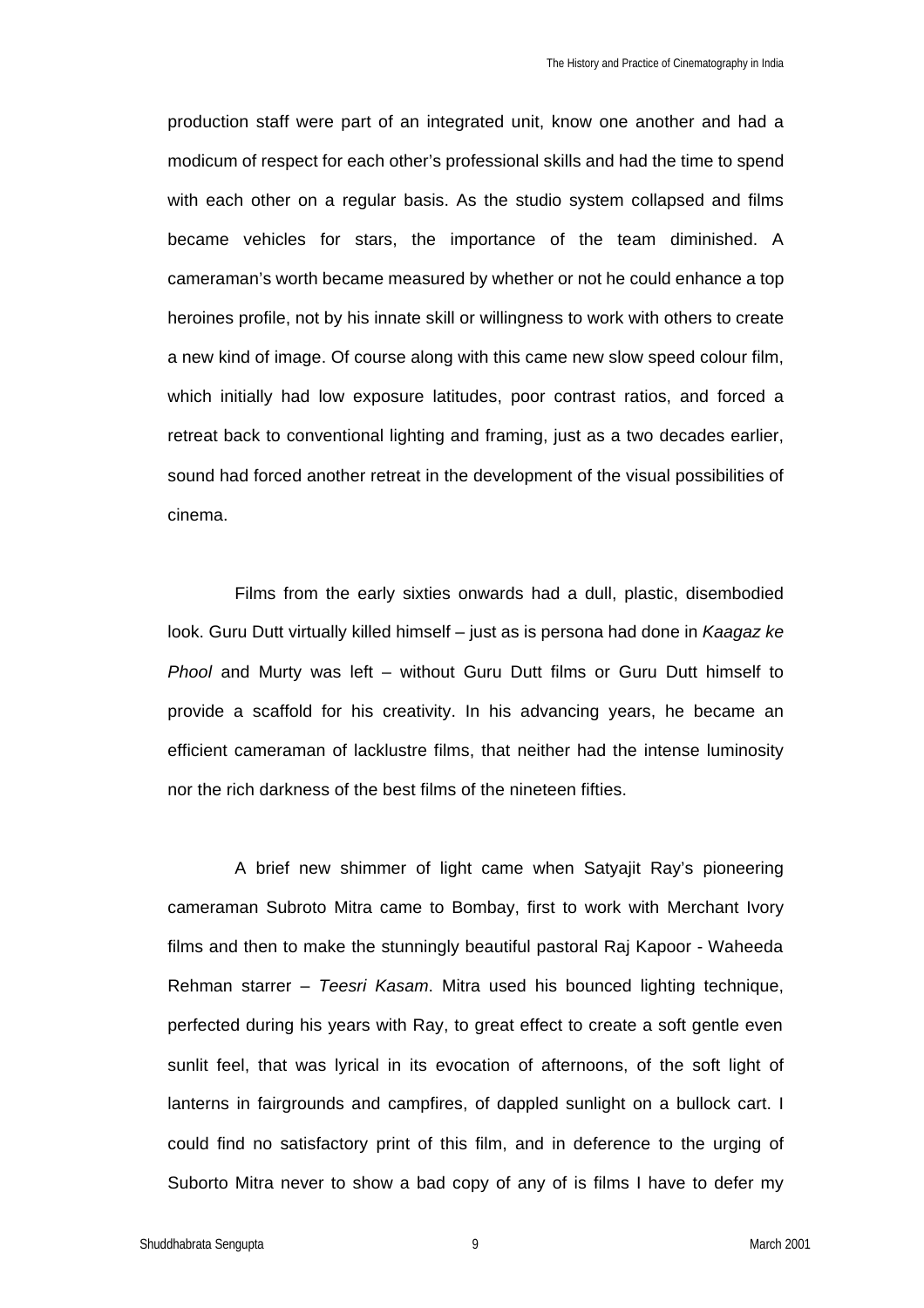showing of a clipping to you But if you ever get a chance to see this film, do, because it does things with mid afternoon light in north India that I have never seen since.

But Suboroto Mitra, whom Nestor Almendros, an cameraman whose name some of you may be familiar with, considered as his personal master, could not survive Bombay, and had to return to a virtual exile form film making in Calcutta. He was considered too slow, too finicky in his insistence that the lighting be perfect. No one ever dared complain if a star delayed shooting by never turning up on set, but a cameraman who takes a little longer to light was simply unwilling to be tolerated by the industry in Bombay. Drab, flat film, followed drab flat film.

For a film industry that is so obsessed with itself and which is so productive, it is quite surprising how few films reflect back, even if in passing, on film making itself. I can count a handful, a pedagogic one reeler by Phalke on film making itlsef, *Manus* (by Shantaram from the thirties – which shows a film set), *Kaagaz ke Phool*, (1950s), Satyajit Ray's *Nayak* (peripeherally), Ismail Merchant's *Bombay Talkies*, Shyam Benegal's *Bhoomika, Rajnigandha*, *Guddi*, (1970s) and more recently *Rangeela* and *Zubeida*. Compare this to the number of films on aspiring singers or dancers and which feature either recording studios or dance halls and you will realize what I mean by the fact that there is a clear logic of actually rendering the process of making films invisible. Technology, technicians, light boys, these are things that take away from he magic of the movies and so must be kept hidden as far as possible. *Kaagaz ke Phool*, in tracing the travails of a filmmaker and his refusal to compromise on the integrity of his craft can be read also as a story of the pressures that bear on the image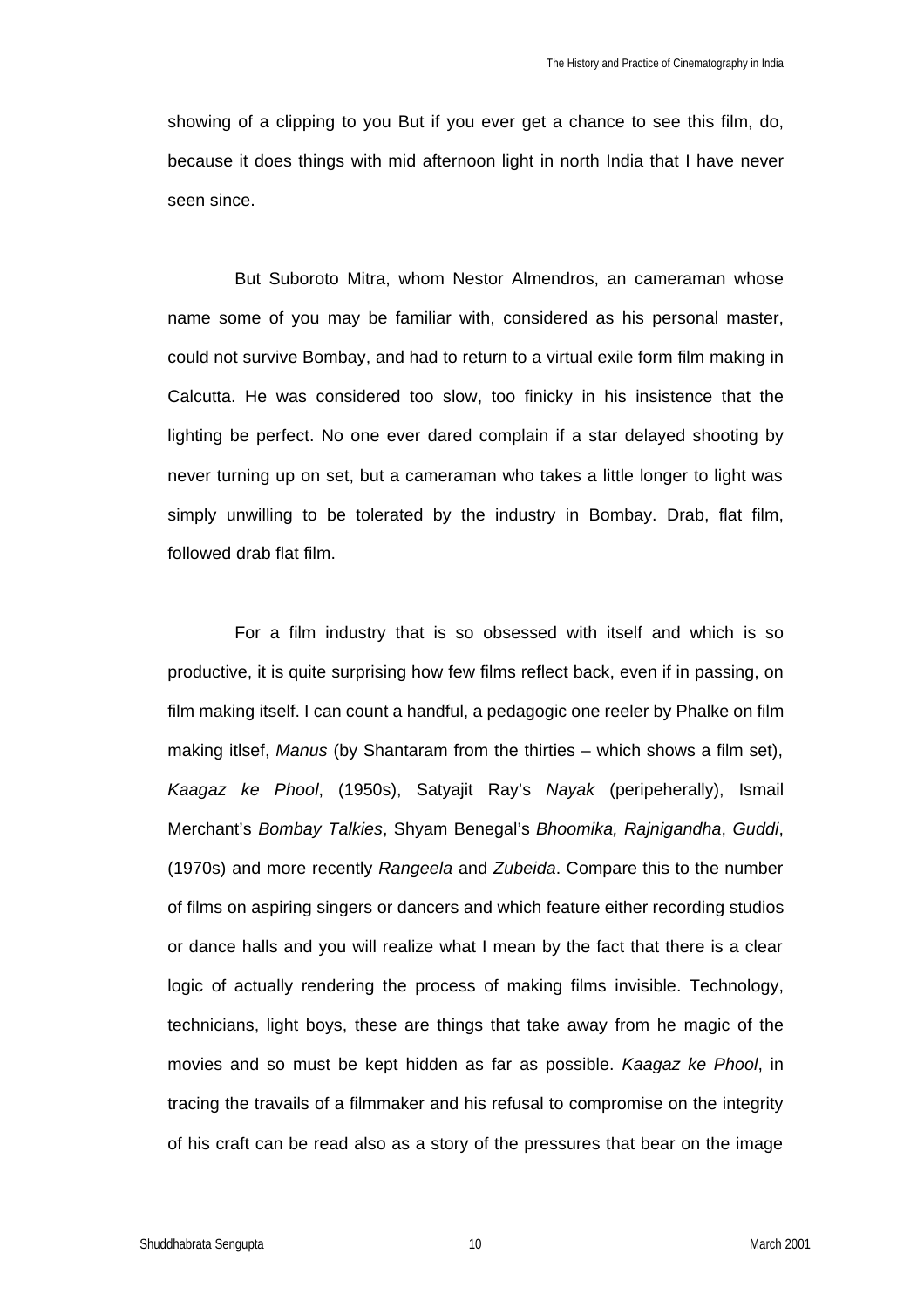making process, a predicament that was particularly familiar to V. K. Murty and to Subrata Mitra.

Having happily passed over the entire decade of the sixties and seventies, which to my mind were cinematographically insignificant as far as the mainstream commercial film industry was concerned, (but which did produce the maverick personality of KK Mahajan, experimental cameraman of the Indian new wave, especially Mrinal Sen and Kumar Shahani and somewhat conservative cameraman for the middle of the road Bombay social.) I now proceed to the eighties, and to the revitalization of colour cinematography due to availability of faster film stock in larger quantities – especially as a result of the loosening of import restrictions on film stock.

Ashok Mehta, a cameraman whose life story in Bombay began again as a runaway teenager, and encompassed everything from someone who sold boiled eggs on the street to a canteen boy in a film studio to a light boy and finally to one of the most respected cameramen working today was one of the cameramen who returned to a spirit of play in light and darkness in mainstream Hindi film, and in colour. The next clipping, a very poor copy of a sumptuously photographed film might give you some indication o what this was all about.

## CLIP 5 – *Utsav*

*(Rekha enters Shekhar Suman';s house, song and the taking off of Rekha's jewellery)*

Notice again the usage of candlelight. Reminiscent of what Dilip Gupta was trying to achieve in the nineteen fifties. Notice also how, the camera by now has a clearly defined position as the revealing agent of the beauty of the star.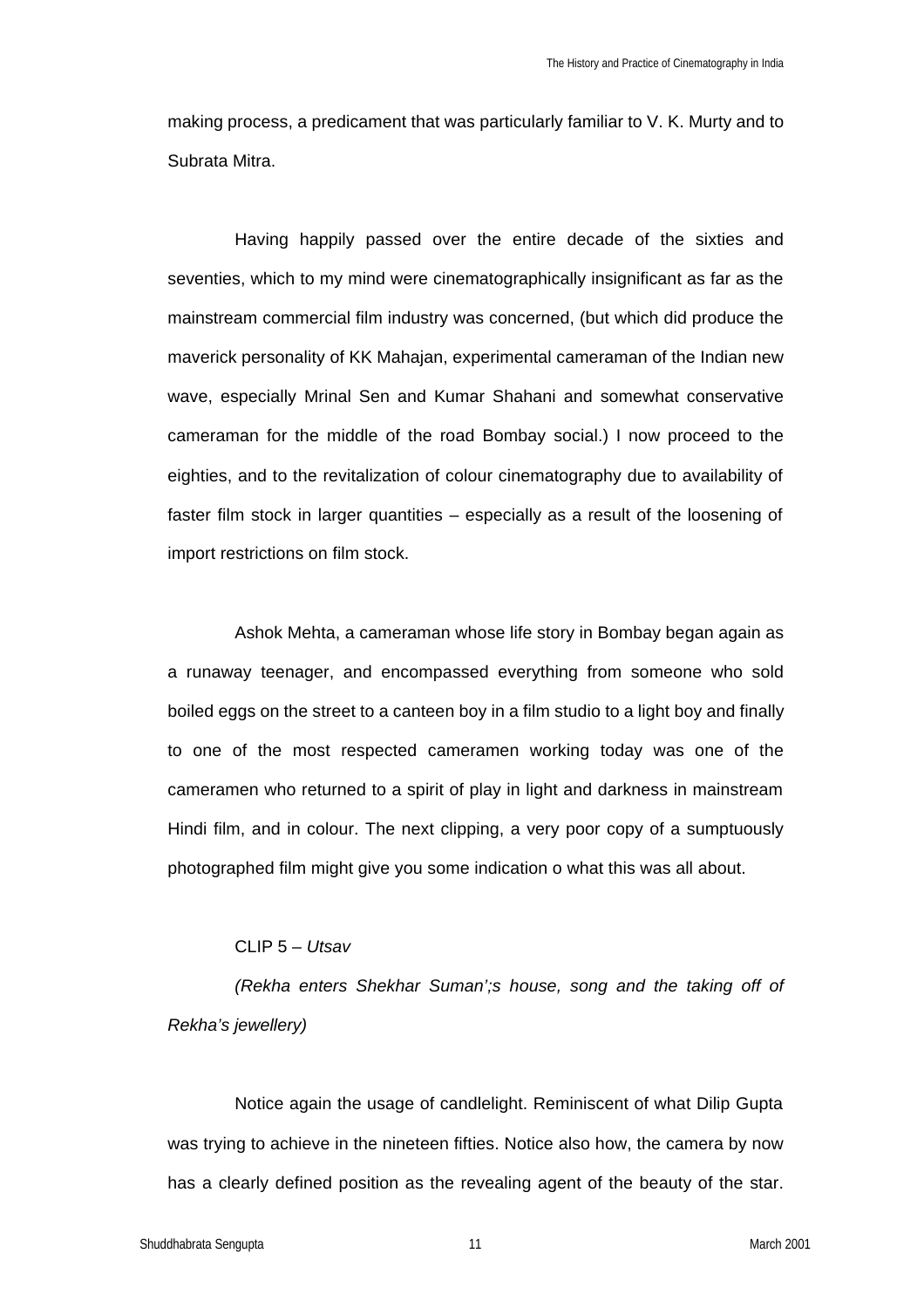Ashok Mehta became a master at glamorising the women of the Indian cinema, and nothing perhaps suggest this more than this song which actually follows a progression from relative darkness to very bright light.

#### CLIP 6 - *( Choli Ke Peeche Kya Hai Song– Khalnayak*)

Here, of course Ashok Mehta has stopped playing any games with visibility. He has become the slave of light. Of bright iridescent rainbow coloured luminosity that smacks us straight in the eye. The amount of light in kilowattage to make that scene happen, is perhaps the daily output of a small power plant. Even the drums have lights in them. This explosion of illumination is the hallmark of today's Hindi cinema, a reflection in perverse ways both of bad projection facilities in most cinema halls s well as the dependence of cinema on the glowing cube of the television set. The brighter the colour the longer the finger stays away from the remote button.

I am deliberately showing you a great deal of excerpts from song sequences, because I think that the song and dance sequence is the one space within the body of a film where a cinematographer gets to call the shots. The lavish costumes, the increasingly exotic locales and the presence of a huge production infrastructure makes the song sequence the cinematographer's special domain – a space where he knows dazzle is called for.

A new aesthetic, filtered via music television entered the Hindi cinema in the early to mid nineties. After years of being in the shadows, cameramen became in demand again, they started to command huge fees, became near stars, their names now began being printed on cinema posters. Although this trend began in the south, especially with cameramen like P. C. Sriram – who shot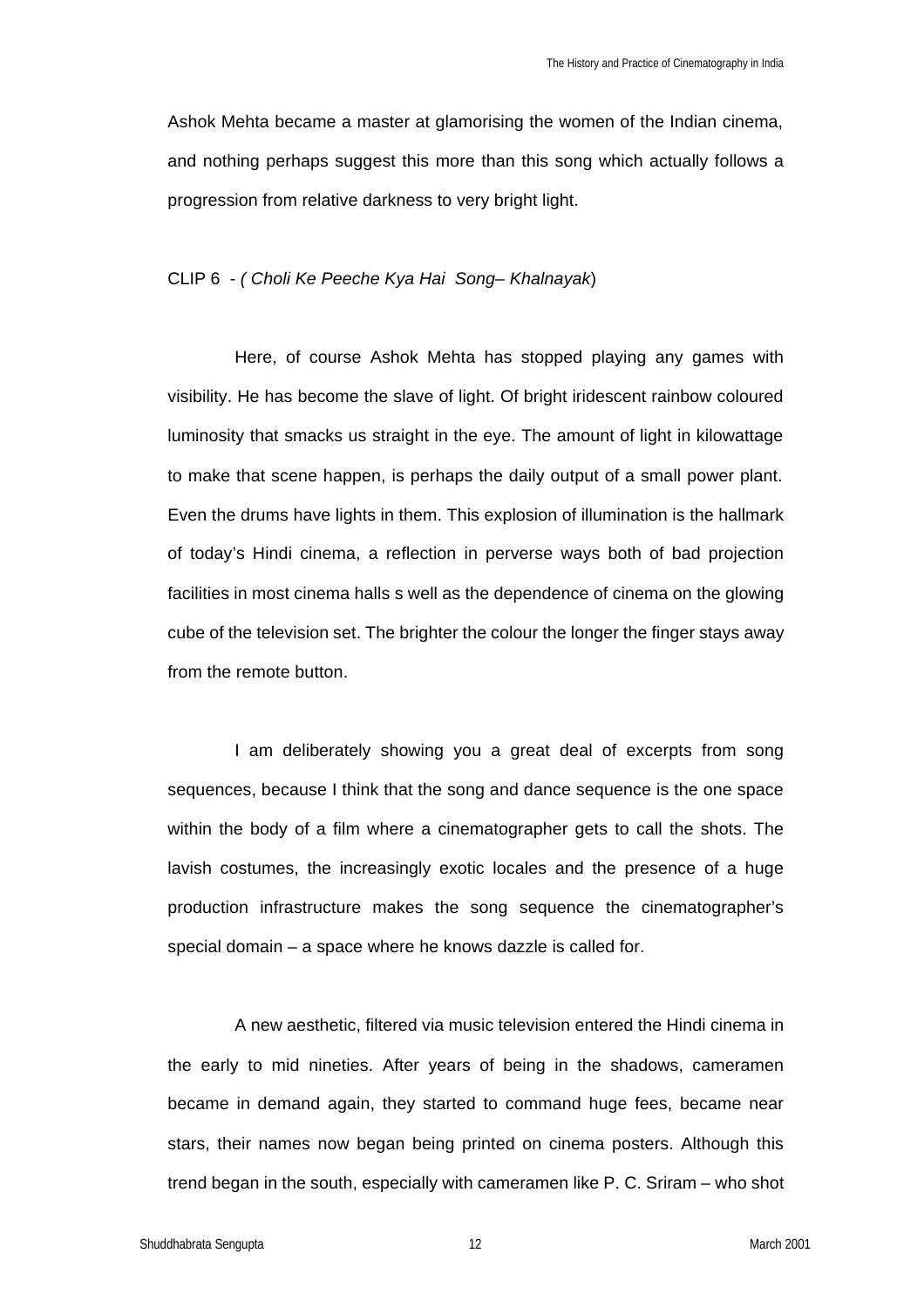quite a few early Mani Ratnam films, it rapidly spread to Mumbai and charismatic personalities like Ashok Mehta and their almost miraculous life histories contributed to the new iconic stature of the cinematographer.

As Anil Mehta, a younger cameraman who represents the new generation of film institute trained cinematographers who were once looked down upon as difficult but are now sought after as efficient light-master said of the changing look and feel of the Hindi film –

*"Films have started to look more and more like products or advertisements. It is something that people are consciously trying to do; one would be lying if one were not to say that. Because of the spread of television the advertising industry has grown tremendously in size and so have the kind of budgets to make the films. A lot of talent has also gone into the advertising world. But, there are also a lot of international references, and this has brought about a visual qualitative shift. Kids now say, "I love to watch advertisement films", which is a huge thing to say.*

*The mainstream Hindi film industry had a very strong visual style right up to the sixties, where the visual quality was influenced by European and Russian films. In the seventies, however, this changed completely! Prakash Mehra and Yash Chopra – their films looked fairly shoddy. I think this had to do*  with the Amitabh Bachan icon. His presence was enough in the film! I think some *of the shoddiest films in Indian cinema history were made around him. Later, with the advertising boom, visual quality began to be an issue again.* 

*But this meant that all the attention went into the mounting of the films. The same story could have been told in a much smaller house with much fewer*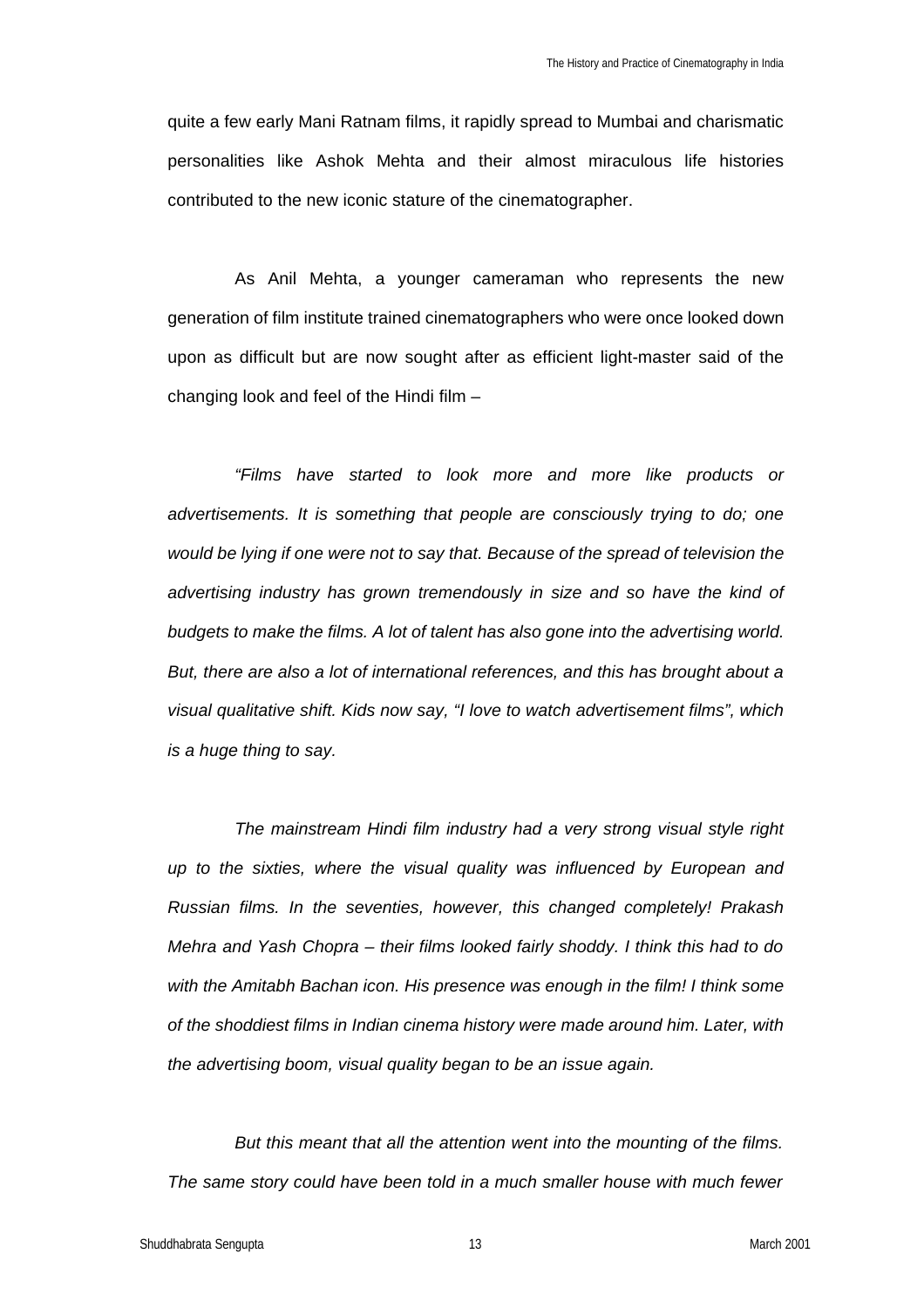*cost and less fabric, but no that wont do. But this mounting factor is a huge thing in the industry. Its a huge thing to an extent that it makes your film sell or not sell and forces everything to be more lavish and colourful. Light becomes a commodity. Colour becomes a commodity, Volume becomes a commodity. Something to be consumed almost instantly. So the more lavish and more colourful, the better it is. See that is what makes all the films look the same now again, with varying degrees of skill, that is all."*

Let me show you what Anil Mehta means by this.

## CLIP 6 *– (Hum Dil De Chuke Sanam - Dhol Baaje Song)*

For this song sequence Anil Mehta mounted an acrylic platform some distance above the studio floor and rigged battery of lights totalling 75 Kilowatts mounted on long rods. The lighting set up for the floor alone had its own generator and its own main cable. The light was bounced onto the pit, which was painted white and then it shone, reflected through the acrylic sheets on to the bodies of the dancers, from below, without casting shadows. As if the whole floor was glowing. It grew very hot and a blower had t be kept in place and a midget positioned within this contraption so that he could change bulbs at will while the takes were being canned. .

Imagine being a midget surrounded by 75 killowatts and having dancers stamping overhead while you sit cramped under a false floorboard, changing lamps, always millimetres away form electrocution.

Clifford Geertz, in an altogether different context had once remarked, and perhaps I am paraphrasing this somewhat inexactly, but you will get the gist